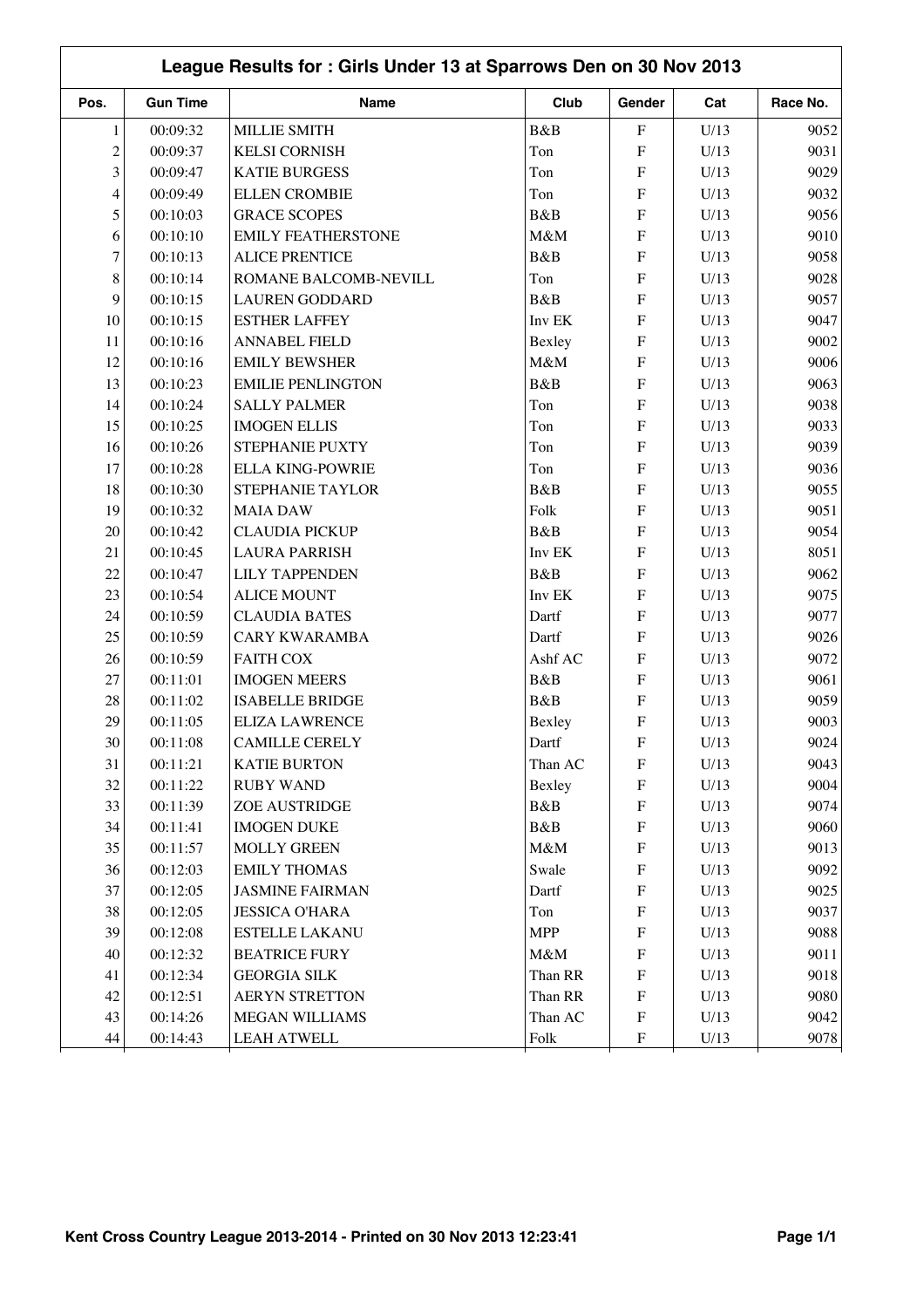|                | League Results for: Boys Under 13 at Sparrows Den on 30 Nov 2013 |                        |            |             |      |          |  |  |  |
|----------------|------------------------------------------------------------------|------------------------|------------|-------------|------|----------|--|--|--|
| Pos.           | <b>Gun Time</b>                                                  | Name                   | Club       | Gender      | Cat  | Race No. |  |  |  |
| 1              | 00:10:38                                                         | MICHAEL EAGLING        | B&B        | $\mathbf M$ | U/13 | 4047     |  |  |  |
| $\overline{c}$ | 00:10:43                                                         | PETER GUY              | B&B        | $\mathbf M$ | U/13 | 4049     |  |  |  |
| 3              | 00:10:44                                                         | <b>ALEX KAVANAGH</b>   | Than RR    | $\mathbf M$ | U/13 | 4008     |  |  |  |
| 4              | 00:10:53                                                         | <b>ISAAC MILHAM</b>    | M&M        | $\mathbf M$ | U/13 | 4042     |  |  |  |
| 5              | 00:10:54                                                         | HENRI-JAMES COWIE      | B&B        | $\mathbf M$ | U/13 | 4064     |  |  |  |
| 6              | 00:10:56                                                         | <b>DAN SCHOFIELD</b>   | Ton        | $\mathbf M$ | U/13 | 4022     |  |  |  |
| 7              | 00:10:59                                                         | <b>COLEMAN CORRY</b>   | B&B        | $\mathbf M$ | U/13 | 4046     |  |  |  |
| 8              | 00:11:05                                                         | <b>GEORGE POPE</b>     | B&B        | $\mathbf M$ | U/13 | 4055     |  |  |  |
| 9              | 00:11:08                                                         | <b>QUINN AUSTIN</b>    | <b>MPP</b> | $\mathbf M$ | U/13 | 4015     |  |  |  |
| 10             | 00:11:11                                                         | <b>OLIVER PLUNKETT</b> | Ton        | $\mathbf M$ | U/13 | 4021     |  |  |  |
| 11             | 00:11:13                                                         | <b>CAMERON MACRAE</b>  | Than AC    | $\mathbf M$ | U/13 | 4025     |  |  |  |
| 12             | 00:11:24                                                         | HUGHIE COLEMAN         | Than RR    | $\mathbf M$ | U/13 | 4009     |  |  |  |
| 13             | 00:11:25                                                         | <b>EWAN WOOD</b>       | Ton        | $\mathbf M$ | U/13 | 4024     |  |  |  |
| 14             | 00:11:26                                                         | <b>LEWIS WARREN</b>    | B&B        | $\mathbf M$ | U/13 | 4063     |  |  |  |
| 15             | 00:11:28                                                         | DANIEL DUNLOP          | Ashf AC    | $\mathbf M$ | U/13 | 4068     |  |  |  |
| 16             | 00:11:30                                                         | REEGAN ARCHER          | M&M        | $\mathbf M$ | U/13 | 4043     |  |  |  |
| 17             | 00:11:30                                                         | <b>LEWIS STICKINGS</b> | B&B        | $\mathbf M$ | U/13 | 4059     |  |  |  |
| 18             | 00:11:35                                                         | <b>JOHANNES SADLER</b> | <b>MPP</b> | $\mathbf M$ | U/13 | 4017     |  |  |  |
| 19             | 00:11:44                                                         | <b>GARTH DUGMORE</b>   | Inv EK     | $\mathbf M$ | U/13 | 4028     |  |  |  |
| 20             | 00:11:48                                                         | <b>CALLUM MYATT</b>    | B&B        | $\mathbf M$ | U/13 | 4053     |  |  |  |
| 21             | 00:11:54                                                         | <b>JAMES CROMBIE</b>   | Ton        | $\mathbf M$ | U/13 | 4092     |  |  |  |
| 22             | 00:11:59                                                         | <b>OLIVER WESTON</b>   | Inv EK     | $\mathbf M$ | U/13 | 4030     |  |  |  |
| 23             | 00:12:01                                                         | <b>MATTHEW ROACH</b>   | Bexley     | $\mathbf M$ | U/13 | 4002     |  |  |  |
| 24             | 00:12:05                                                         | <b>CAMERON SHARP</b>   | Dartf      | $\mathbf M$ | U/13 | 4032     |  |  |  |
| 25             | 00:12:09                                                         | <b>TOBY ROSS</b>       | Ton        | $\mathbf M$ | U/13 | 4093     |  |  |  |
| 26             | 00:12:12                                                         | HENRY SWANDALE         | Than RR    | $\mathbf M$ | U/13 | 4014     |  |  |  |
| 27             | 00:12:14                                                         | <b>BEN MCNALLY</b>     | Dartf      | $\mathbf M$ | U/13 | 4072     |  |  |  |
| 28             | 00:12:16                                                         | <b>MORGAN WEST</b>     | Folk       | $\mathbf M$ | U/13 | 4085     |  |  |  |
| 29             | 00:12:17                                                         | <b>FELIX BROOKS</b>    | Ton        | $\mathbf M$ | U/13 | 3086     |  |  |  |
| $30\,$         | 00:12:22                                                         | RONNIE STOWELL         | Bexley     | M           | U/13 | 4007     |  |  |  |
| 31             | 00:12:28                                                         | <b>CHRISTIAN WATTS</b> | Folk       | M           | U/13 | 4084     |  |  |  |
| 32             | 00:12:31                                                         | <b>BILLY KEENE</b>     | B&B        | $\mathbf M$ | U/13 | 4051     |  |  |  |
| 33             | 00:12:33                                                         | <b>HARRISON PARKER</b> | B&B        | $\mathbf M$ | U/13 | 4054     |  |  |  |
| 34             | 00:12:38                                                         | <b>OLIVER DAVIES</b>   | Than RR    | $\mathbf M$ | U/13 | 4011     |  |  |  |
| 35             | 00:12:44                                                         | ROBERT SUCKLING        | B&B        | $\mathbf M$ | U/13 | 4060     |  |  |  |
| 36             | 00:12:58                                                         | <b>CAMERON SWATTON</b> | B&B        | $\mathbf M$ | U/13 | 4061     |  |  |  |
| 37             | 00:13:08                                                         | <b>LUKE LINDUS</b>     | Bexley     | $\mathbf M$ | U/13 | 4001     |  |  |  |
| 38             | 00:13:15                                                         | <b>REECE PERKINS</b>   | M&M        | $\mathbf M$ | U/13 | 4091     |  |  |  |
| 39             | 00:13:22                                                         | WILLIAM JENNINGS       | Than RR    | $\mathbf M$ | U/13 | 4012     |  |  |  |
| 40             | 00:13:25                                                         | <b>MARCUS HENBEST</b>  | Ton        | $\mathbf M$ | U/13 | 4019     |  |  |  |
| 41             | 00:13:55                                                         | <b>JOHN SPARKS</b>     | $M\&M$     | M           | U/13 | 4095     |  |  |  |
| 42             | 00:14:14                                                         | THOMAS MOUNT           | Than RR    | M           | U/13 | 4010     |  |  |  |
| 43             | 00:14:47                                                         | <b>JAMES LONG</b>      | Folk       | M           | U/13 | 4083     |  |  |  |
| 44             | 00:17:38                                                         | <b>JACK SMITH</b>      | Bexley     | $\mathbf M$ | U/13 | 4003     |  |  |  |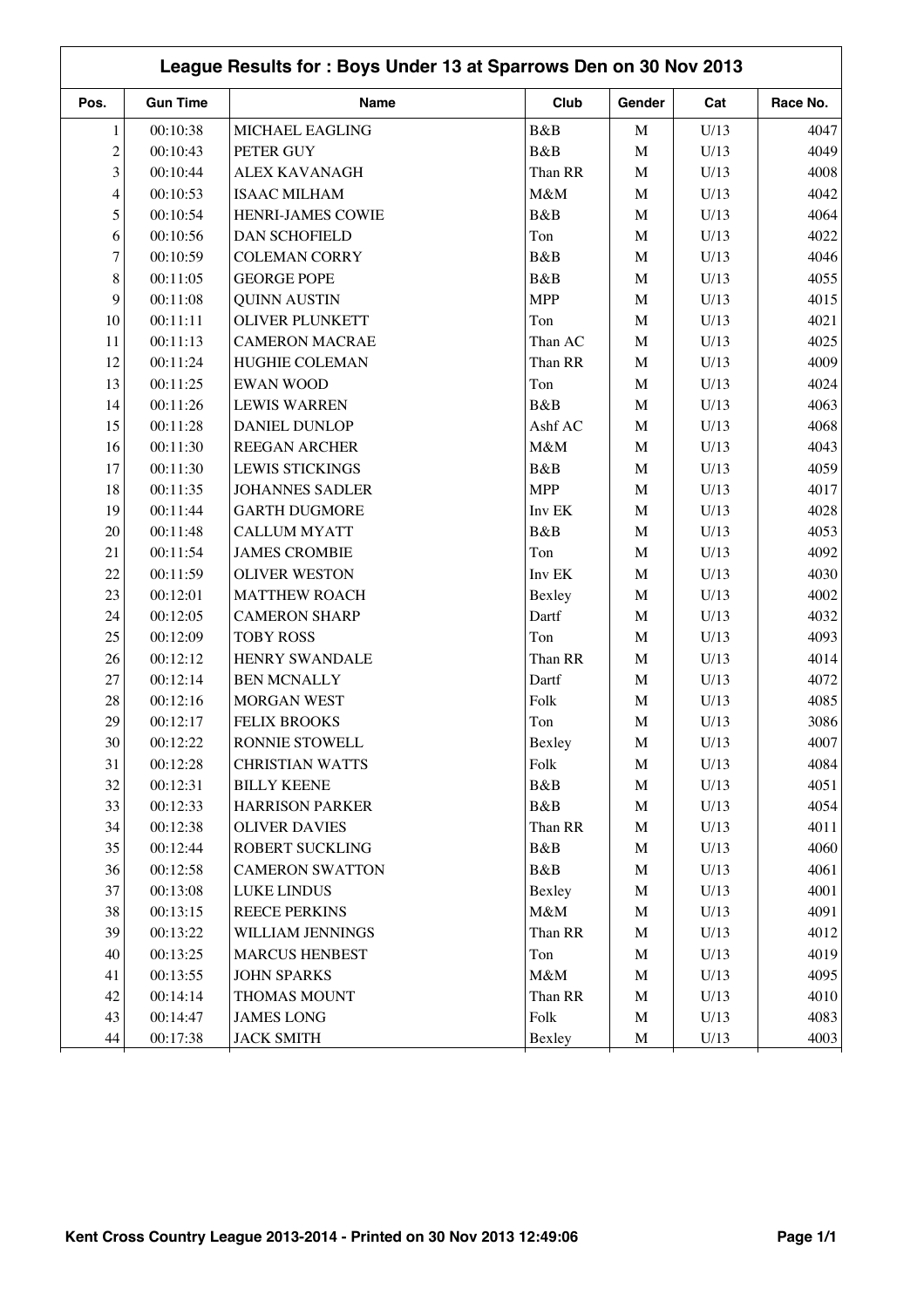| League Results for: Girls Under 15 at Sparrows Den on 30 Nov 2013 |                 |                          |            |                           |      |          |  |  |
|-------------------------------------------------------------------|-----------------|--------------------------|------------|---------------------------|------|----------|--|--|
| Pos.                                                              | <b>Gun Time</b> | Name                     | Club       | Gender                    | Cat  | Race No. |  |  |
| $\mathbf{1}$                                                      | 00:10:28        | <b>SABRINA SINHA</b>     | Camb H     | ${\bf F}$                 | U/15 | 8082     |  |  |
| $\overline{c}$                                                    | 00:10:43        | <b>JESSICA KEENE</b>     | B&B        | $\mathbf F$               | U/15 | 8060     |  |  |
| 3                                                                 | 00:10:52        | <b>HOLLY PAGE</b>        | Dartf      | $\mathbf F$               | U/15 | 8030     |  |  |
| 4                                                                 | 00:10:54        | <b>NAOMI KINGSTON</b>    | B&B        | $\boldsymbol{\mathrm{F}}$ | U/15 | 8076     |  |  |
| 5                                                                 | 00:11:02        | YASMIN AUSTRIDGE         | B&B        | F                         | U/15 | 8074     |  |  |
| 6                                                                 | 00:11:07        | <b>GEORGINA TAYLOR</b>   | B&B        | ${\bf F}$                 | U/15 | 8062     |  |  |
| $\overline{7}$                                                    | 00:11:17        | <b>EMILY BOND</b>        | Inv EK     | $\boldsymbol{\mathrm{F}}$ | U/15 | 8048     |  |  |
| 8                                                                 | 00:11:19        | <b>KELSEY FUSS</b>       | B&B        | $\boldsymbol{\mathrm{F}}$ | U/15 | 8065     |  |  |
| 9                                                                 | 00:11:20        | <b>CHLOE SHARP</b>       | Dartf      | $\boldsymbol{\mathrm{F}}$ | U/15 | 8031     |  |  |
| 10                                                                | 00:11:32        | POLLY PITCAIRN-KNOWLES   | Ton        | $\boldsymbol{\mathrm{F}}$ | U/15 | 8038     |  |  |
| 11                                                                | 00:11:35        | <b>LOLA WHEELER</b>      | M&M        | $\boldsymbol{\mathrm{F}}$ | U/15 | 8019     |  |  |
| 12                                                                | 00:11:45        | <b>KARRIANNE BELL</b>    | M&M        | $\boldsymbol{\mathrm{F}}$ | U/15 | 8007     |  |  |
| 13                                                                | 00:11:48        | <b>SHANNON RISKEY</b>    | B&B        | $\boldsymbol{\mathrm{F}}$ | U/15 | 8061     |  |  |
| 14                                                                | 00:11:53        | <b>JESSICA CARLEY</b>    | Inv EK     | $\boldsymbol{\mathrm{F}}$ | U/15 | 8049     |  |  |
| 15                                                                | 00:11:55        | <b>HOLLY FIELDER</b>     | Inv EK     | $\mathbf F$               | U/15 | 8054     |  |  |
| 16                                                                | 00:11:58        | <b>MARY GUY</b>          | B&B        | F                         | U/15 | 8059     |  |  |
| 17                                                                | 00:12:05        | <b>CHLOE KIBBLEWHITE</b> | B&B        | $\mathbf F$               | U/15 | 8068     |  |  |
| 18                                                                | 00:12:15        | <b>JOANNA CLOWES</b>     | B&B        | $\mathbf F$               | U/15 | 8063     |  |  |
| 19                                                                | 00:12:17        | NICOLE EDMUNDS           | C'mont Sch | $\boldsymbol{\mathrm{F}}$ | U/15 | 8046     |  |  |
| 20                                                                | 00:12:19        | <b>AMY LEACH</b>         | B&B        | $\boldsymbol{\mathrm{F}}$ | U/15 | 8078     |  |  |
| 21                                                                | 00:12:24        | <b>AILSA MACRAE</b>      | Than AC    | $\boldsymbol{\mathrm{F}}$ | U/15 | 8041     |  |  |
| 22                                                                | 00:12:34        | <b>ELEANOR COHEN</b>     | Ton        | $\overline{F}$            | U/15 | 8034     |  |  |
| 23                                                                | 00:12:40        | <b>JOSEPHINE EDMUNDS</b> | C'mont Sch | $\boldsymbol{\mathrm{F}}$ | U/15 | 8045     |  |  |
| 24                                                                | 00:12:57        | <b>TAMSIN GEORGE</b>     | M&M        | F                         | U/15 | 8012     |  |  |
| 25                                                                | 00:12:58        | REBECCA BURFORD          | Dartf      | $\boldsymbol{\mathrm{F}}$ | U/15 | 8027     |  |  |
| 26                                                                | 00:13:08        | <b>TYRA DUFFUS</b>       | M&M        | $\boldsymbol{\mathrm{F}}$ | U/15 | 8009     |  |  |
| 27                                                                | 00:13:09        | <b>MOLLY DENT</b>        | B&B        | $\boldsymbol{\mathrm{F}}$ | U/15 | 8064     |  |  |
| 28                                                                | 00:13:18        | <b>EMILY HALE</b>        | Ton        | $\boldsymbol{\mathrm{F}}$ | U/15 | 8058     |  |  |
| 29                                                                | 00:13:20        | <b>KEALY GOLDSMITH</b>   | Than RR    | $\boldsymbol{\mathrm{F}}$ | U/15 | 8022     |  |  |
| 30                                                                | 00:13:26        | <b>BECKY O'HARA</b>      | Ton        | $\boldsymbol{\mathrm{F}}$ | U/15 | 8037     |  |  |
| 31                                                                | 00:13:33        | <b>DARCY KIRWIN</b>      | B&B        | $\boldsymbol{\mathrm{F}}$ | U/15 | 8077     |  |  |
| 32                                                                | 00:13:39        | TILLY COSGROVE           | Camb H     | $\boldsymbol{\mathrm{F}}$ | U/15 | 8086     |  |  |
| 33                                                                | 00:13:42        | <b>ELLIE COLEMAN</b>     | Dartf      | $\boldsymbol{\mathrm{F}}$ | U/15 | 8028     |  |  |
| 34                                                                | 00:14:01        | <b>SOPHIE FENNER</b>     | Camb H     | $\boldsymbol{\mathrm{F}}$ | U/15 | 8087     |  |  |
| 35                                                                | 00:14:06        | LETICIA DEMELO           | Bexley     | $\boldsymbol{\mathrm{F}}$ | U/15 | 8004     |  |  |
| 36                                                                | 00:14:10        | NATASHA HAINSWORTH       | B&B        | $\boldsymbol{\mathrm{F}}$ | U/15 | 8069     |  |  |
| 37                                                                | 00:14:21        | <b>ROSIE FENTON</b>      | Ton        | $\boldsymbol{\mathrm{F}}$ | U/15 | 8035     |  |  |
| 38                                                                | 00:14:41        | <b>AMY HART</b>          | Dartf      | $\boldsymbol{\mathrm{F}}$ | U/15 | 8029     |  |  |
| 39                                                                | 00:15:11        | <b>CIARA MITCHELL</b>    | Camb H     | $\boldsymbol{\mathrm{F}}$ | U/15 | 8095     |  |  |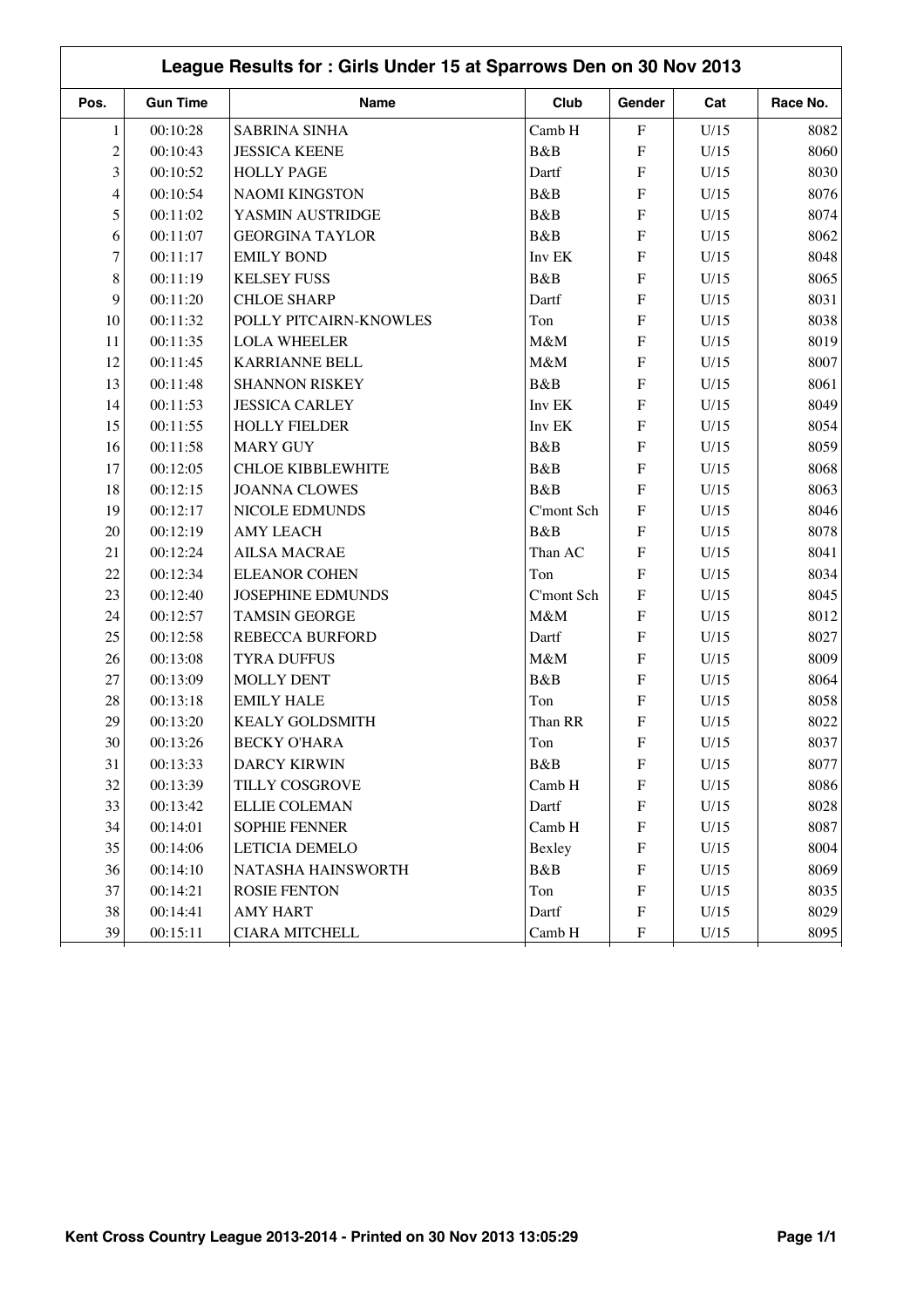|                | League Results for: Boys Under 15 at Sparrows Den on 30 Nov 2013 |                              |            |             |      |          |  |  |  |
|----------------|------------------------------------------------------------------|------------------------------|------------|-------------|------|----------|--|--|--|
| Pos.           | <b>Gun Time</b>                                                  | Name                         | Club       | Gender      | Cat  | Race No. |  |  |  |
| 1              | 00:13:02                                                         | <b>ALASDAIR KINLOCH</b>      | Ton        | $\mathbf M$ | U/15 | 3022     |  |  |  |
| $\overline{c}$ | 00:13:18                                                         | <b>JAMIE GOODGE</b>          | Ton        | $\mathbf M$ | U/15 | 3019     |  |  |  |
| 3              | 00:13:34                                                         | <b>JAKE BERRY</b>            | M&M        | $\mathbf M$ | U/15 | 3051     |  |  |  |
| $\overline{4}$ | 00:13:50                                                         | <b>JAMES PUXTY</b>           | Ton        | $\mathbf M$ | U/15 | 3027     |  |  |  |
| 5              | 00:13:59                                                         | <b>MARCO ARCURI</b>          | B&B        | $\mathbf M$ | U/15 | 3065     |  |  |  |
| 6              | 00:14:02                                                         | <b>ALEX WILTSHIRE</b>        | B&B        | $\mathbf M$ | U/15 | 3081     |  |  |  |
| $\tau$         | 00:14:09                                                         | <b>CHARLIE DAVIS</b>         | B&B        | $\mathbf M$ | U/15 | 3070     |  |  |  |
| 8              | 00:14:22                                                         | <b>JAKE POTTER</b>           | B&B        | $\mathbf M$ | U/15 | 3076     |  |  |  |
| 9              | 00:14:25                                                         | <b>JOSS BARBER</b>           | B&B        | $\mathbf M$ | U/15 | 3066     |  |  |  |
| 10             | 00:14:30                                                         | <b>BRIAN KOPPSCHALL</b>      | <b>BGA</b> | M           | U/15 | 3002     |  |  |  |
| 11             | 00:14:33                                                         | <b>BAYLEY MASSEY</b>         | Camb H     | $\mathbf M$ | U/15 | 3041     |  |  |  |
| 12             | 00:14:34                                                         | <b>OLIVER DUNN</b>           | Ton        | $\mathbf M$ | U/15 | 3018     |  |  |  |
| 13             | 00:14:41                                                         | TOM FOSTER                   | Camb H     | $\mathbf M$ | U/15 | 3042     |  |  |  |
| 14             | 00:14:46                                                         | <b>CHRISTIAN LEE</b>         | Ton        | $\mathbf M$ | U/15 | 3024     |  |  |  |
| 15             | 00:14:53                                                         | <b>BEDE PITCAIRN-KNOWLES</b> | Ton        | $\mathbf M$ | U/15 | 3026     |  |  |  |
| 16             | 00:14:54                                                         | <b>JOSH DAVIDSON</b>         | B&B        | $\mathbf M$ | U/15 | 3069     |  |  |  |
| 17             | 00:14:56                                                         | <b>SEAN KURTZ</b>            | <b>BGA</b> | $\mathbf M$ | U/15 | 3003     |  |  |  |
| 18             | 00:14:56                                                         | <b>OWEN FEATHERSTONE</b>     | M&M        | $\mathbf M$ | U/15 | 3050     |  |  |  |
| 19             | 00:14:58                                                         | WILL POPE                    | B&B        | $\mathbf M$ | U/15 | 3075     |  |  |  |
| 20             | 00:15:02                                                         | <b>SIMEON BARTH</b>          | <b>BGA</b> | $\mathbf M$ | U/15 | 3001     |  |  |  |
| 21             | 00:15:03                                                         | <b>CALLUM BROOKS</b>         | M&M        | $\mathbf M$ | U/15 | 3052     |  |  |  |
| 22             | 00:15:09                                                         | <b>ARTHUR CAREY</b>          | B&B        | $\mathbf M$ | U/15 | 3068     |  |  |  |
| 23             | 00:15:13                                                         | <b>JOSEPH WEBB</b>           | M&M        | $\mathbf M$ | U/15 | 3056     |  |  |  |
| 24             | 00:15:16                                                         | JACQUES CUNNINGHAM MARSH     | M&M        | $\mathbf M$ | U/15 | 3058     |  |  |  |
| 25             | 00:15:19                                                         | WILLIAM MILHAM               | M&M        | M           | U/15 | 3061     |  |  |  |
| 26             | 00:15:22                                                         | <b>JACK PAYTON</b>           | M&M        | M           | U/15 | 3060     |  |  |  |
| 27             | 00:15:22                                                         | <b>FLYNN HOPE</b>            | M&M        | $\mathbf M$ | U/15 | 3062     |  |  |  |
| 28             | 00:15:25                                                         | ALEXANDER ELMS               | Camb H     | $\mathbf M$ | U/15 | 3038     |  |  |  |
| 29             | 00:15:27                                                         | <b>ISAAC POTTS</b>           | <b>BGA</b> | $\mathbf M$ | U/15 | 3005     |  |  |  |
| $30\,$         | 00:15:29                                                         | FRANK SCRIVENER              | B&B        | M           | U/15 | 3078     |  |  |  |
| 31             | 00:15:30                                                         | <b>ADAM WHEATON</b>          | M&M        | M           | U/15 | 3057     |  |  |  |
| 32             | 00:15:35                                                         | TOM PLATTS                   | Inv EK     | $\mathbf M$ | U/15 | 3093     |  |  |  |
| 33             | 00:15:37                                                         | <b>OSCAR HUSSEY</b>          | B&B        | $\mathbf M$ | U/15 | 3072     |  |  |  |
| 34             | 00:15:39                                                         | <b>CHARLIE SCRIVENER</b>     | B&B        | $\mathbf M$ | U/15 | 3077     |  |  |  |
| 35             | 00:15:40                                                         | <b>HARRY YOUNG</b>           | Padd W     | $\mathbf M$ | U/15 | 3084     |  |  |  |
| 36             | 00:15:46                                                         | <b>SE-JUNE OH</b>            | <b>BGA</b> | $\mathbf M$ | U/15 | 3004     |  |  |  |
| 37             | 00:15:47                                                         | <b>MARLEY GODDEN</b>         | M&M        | $\mathbf M$ | U/15 | 3085     |  |  |  |
| 38             | 00:15:48                                                         | <b>HARRY BROWN</b>           | Ton        | $\mathbf M$ | U/15 | 3017     |  |  |  |
| 39             | 00:15:50                                                         | <b>SAM CRICK</b>             | Ton        | $\mathbf M$ | U/15 | 3049     |  |  |  |
| 40             | 00:15:53                                                         | OKIKI OLUGUNNA               | Bexley     | $\mathbf M$ | U/15 | 3010     |  |  |  |
| 41             | 00:16:01                                                         | MARSHALL SMITH               | Ashf AC    | $\mathbf M$ | U/15 | 3088     |  |  |  |
| 42             | 00:16:03                                                         | <b>BRANDON LAW</b>           | Folk       | $\mathbf M$ | U/15 | 3044     |  |  |  |
| 43             | 00:16:03                                                         | <b>CALUM LAING</b>           | Ton        | $\mathbf M$ | U/15 | 3023     |  |  |  |
| 44             | 00:16:08                                                         | <b>SCOTT BULMER</b>          | B&B        | $\mathbf M$ | U/15 | 3067     |  |  |  |
| 45             | 00:16:34                                                         | <b>HARRY KEENE</b>           | B&B        | $\mathbf M$ | U/15 | 3073     |  |  |  |
| 46             | 00:16:58                                                         | <b>AARON ROWLAND</b>         | Padd W     | $\mathbf M$ | U/15 | 3083     |  |  |  |
| 47             | 00:17:14                                                         | ROBERT LAWRENCE              | Bexley     | $\mathbf M$ | U/15 | 3006     |  |  |  |
| 48             | 00:17:56                                                         | <b>CARL ELDRED</b>           | M&M        | $\mathbf M$ | U/15 | 3096     |  |  |  |
| 49             | 00:18:10                                                         | <b>MARKUS SIMMONS</b>        | Swale      | $\mathbf M$ | U/15 | 3095     |  |  |  |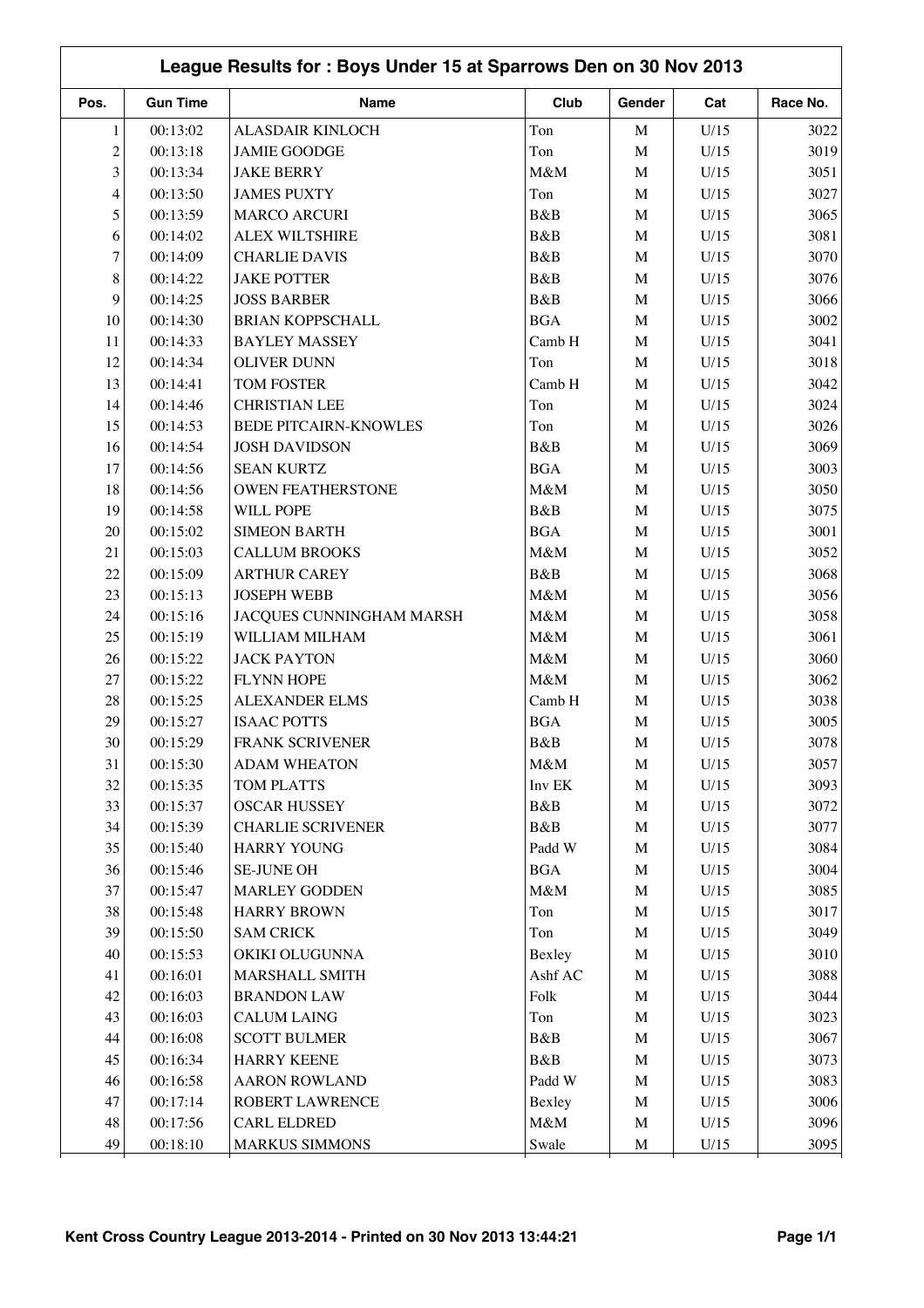|                | League Results for: Women Under 17 at Sparrows Den on 30 Nov 2013 |                          |            |                |      |          |  |  |  |
|----------------|-------------------------------------------------------------------|--------------------------|------------|----------------|------|----------|--|--|--|
| Pos.           | <b>Gun Time</b>                                                   | <b>Name</b>              | Club       | Gender         | Cat  | Race No. |  |  |  |
| 1              | 00:14:42                                                          | NIAMH BRIDSON-HUBBARD    | B&B        | $\mathbf{F}$   | U/17 | 7035     |  |  |  |
| $\overline{c}$ | 00:14:55                                                          | <b>AMY OLD</b>           | Inv EK     | $\mathbf{F}$   | U/17 | 7022     |  |  |  |
| 3              | 00:15:35                                                          | <b>SIAN DRISCOLL</b>     | Ton        | $\mathbf{F}$   | U/17 | 7040     |  |  |  |
| $\overline{4}$ | 00:15:44                                                          | <b>CHARLOTTE RHULE</b>   | B&B        | $\mathbf{F}$   | U/17 | 7037     |  |  |  |
| 5              | 00:15:50                                                          | <b>LILLY COWARD</b>      | Inv EK     | $\mathbf{F}$   | U/17 | 7021     |  |  |  |
| 6              | 00:16:01                                                          | <b>CHARLOTTE HARWOOD</b> | M&M        | $\mathbf F$    | U/17 | 7010     |  |  |  |
| 7              | 00:16:08                                                          | <b>ANNA MYERS</b>        | B&B        | $\mathbf{F}$   | U/17 | 7032     |  |  |  |
| 8              | 00:16:30                                                          | <b>ABBIE FOX</b>         | Inv EK     | $\mathbf{F}$   | U/17 | 7020     |  |  |  |
| 9              | 00:16:35                                                          | <b>HARLEY WOOLER</b>     | Bexley     | $\mathbf F$    | U/17 | 7002     |  |  |  |
| 10             | 00:16:54                                                          | <b>LEAH EVERSON</b>      | B&B        | $\mathbf{F}$   | U/17 | 7036     |  |  |  |
| 11             | 00:17:02                                                          | <b>SAMANTHA LEIGHTON</b> | B&B        | $\mathbf{F}$   | U/17 | 7031     |  |  |  |
| 12             | 00:17:23                                                          | <b>SONIA WOOLHOUSE</b>   | B&B        | $\overline{F}$ | U/17 | 7034     |  |  |  |
| 13             | 00:17:46                                                          | HANNAH CZARNOWSKI        | Ton        | $\mathbf F$    | U/17 | 7014     |  |  |  |
| 14             | 00:18:12                                                          | <b>CAPUCINE COGNE</b>    | S'oaks Sch | $\mathbf{F}$   | U/17 | 7041     |  |  |  |
| 15             | 00:18:31                                                          | <b>EMILY MONKHOUSE</b>   | S'oaks Sch | $\mathbf{F}$   | U/17 | 7044     |  |  |  |
| 16             | 00:18:36                                                          | ELLEN PITCAIRN-KNOWLES   | Ton        | $\mathbf{F}$   | U/17 | 7028     |  |  |  |
| 17             | 00:19:43                                                          | <b>BONNIE MAUGEY</b>     | Dartf      | $\mathbf{F}$   | U/17 | 7013     |  |  |  |
| 18             | 00:19:50                                                          | <b>ISOBEL SPENCE</b>     | S'oaks Sch | $\overline{F}$ | U/17 | 7043     |  |  |  |
| 19             | 00:19:52                                                          | FREYA SACKVILLE-WEST     | S'oaks Sch | $\overline{F}$ | U/17 | 7045     |  |  |  |
| 20             | 00:20:00                                                          | <b>ELEANOR WINCH</b>     | Bexley     | $\mathbf{F}$   | U/17 | 7004     |  |  |  |
| 21             | 00:20:05                                                          | <b>MARGAUX SPRIET</b>    | S'oaks Sch | $\mathbf{F}$   | U/17 | 7042     |  |  |  |
| 22             | 00:20:20                                                          | <b>CHLOE HAFFENDEN</b>   | B&B        | $\mathbf{F}$   | U/17 | 7030     |  |  |  |
| 23             | 00:21:47                                                          | <b>LEANNE YORE</b>       | Folk       | $\mathbf F$    | U/17 | 7024     |  |  |  |
| 24             | 00:23:16                                                          | SOPHIE TYRELL            | S'oaks Sch | $\mathbf{F}$   | U/17 | 7046     |  |  |  |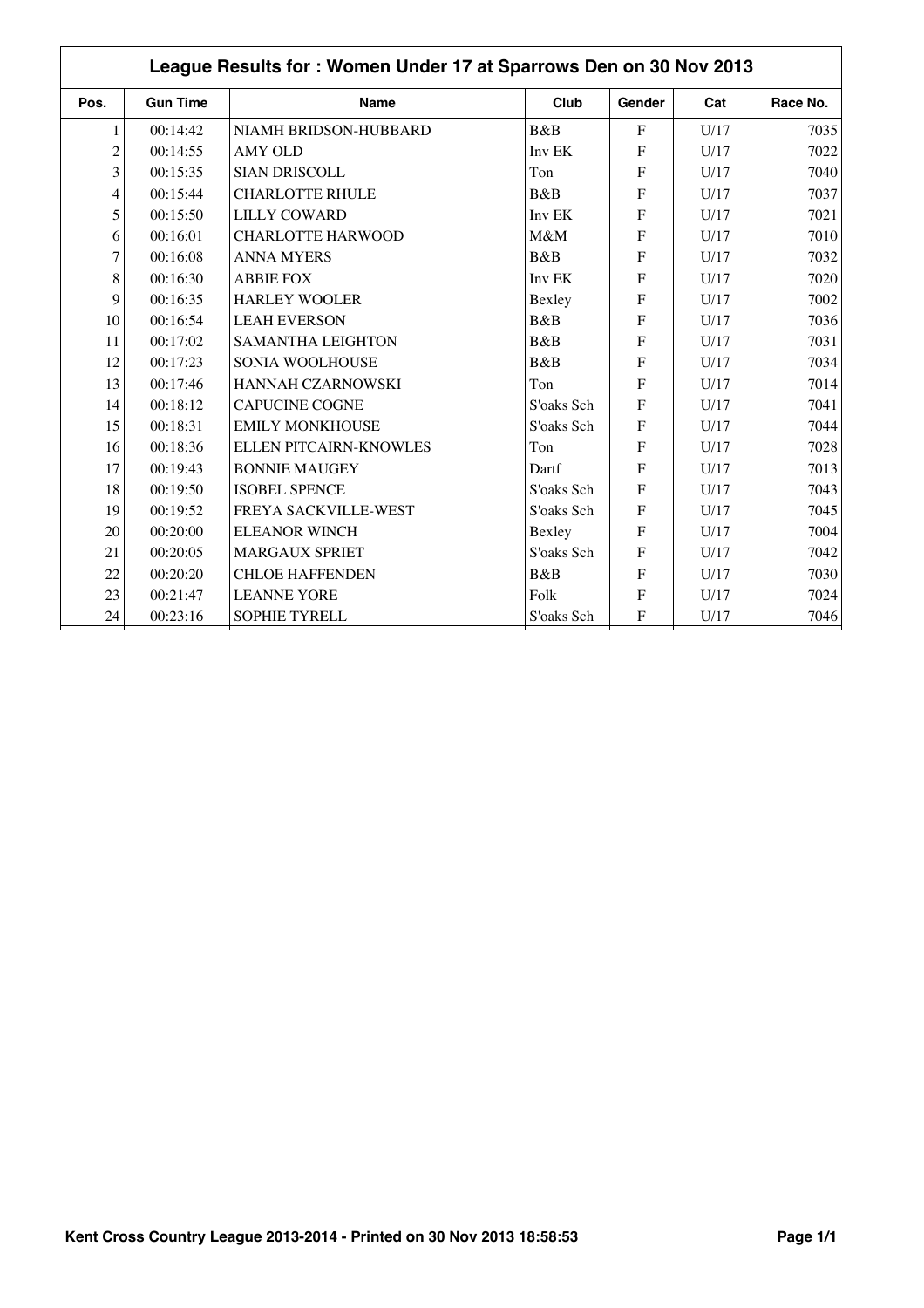| League Results for: Women Under 20 at Sparrows Den on 30 Nov 2013 |                 |                          |            |        |      |          |  |  |
|-------------------------------------------------------------------|-----------------|--------------------------|------------|--------|------|----------|--|--|
| Pos.                                                              | <b>Gun Time</b> | <b>Name</b>              | Club       | Gender | Cat  | Race No. |  |  |
|                                                                   | 00:15:04        | <b>RUTH BOURNE</b>       | Ton        | F      | U/20 | 6029     |  |  |
| $\overline{c}$                                                    | 00:15:26        | <b>KATE CURRAN</b>       | B&B        | F      | U/20 | 6017     |  |  |
| 3                                                                 | 00:15:41        | ALICE WOOD               | Ton        | F      | U/20 | 6011     |  |  |
| 4                                                                 | 00:16:15        | <b>REBECCA WILBY</b>     | Dartf      | F      | U/20 | 6007     |  |  |
| 5                                                                 | 00:16:49        | <b>CHLOE BIRD</b>        | Ton        | F      | U/20 | 6015     |  |  |
| 6                                                                 | 00:16:56        | AMELIA JONES             | Ashf $AC$  | F      | U/20 | 5179     |  |  |
| 7                                                                 | 00:17:26        | <b>CASSIE BENSON</b>     | Dartf      | F      | U/20 | 6006     |  |  |
| 8                                                                 | 00:17:35        | <b>BETHONY FROST</b>     | B&B        | F      | U/20 | 6019     |  |  |
| 9                                                                 | 00:18:01        | LOUISA BRYANT            | Ton        | F      | U/20 | 6008     |  |  |
| 10                                                                | 00:18:08        | <b>HOLLY FLETCHER</b>    | B&B        | F      | U/20 | 6020     |  |  |
| 11                                                                | 00:19:52        | NATALIA GONZALEZ-MORALES | S'oaks Sch | F      | U/20 | 6026     |  |  |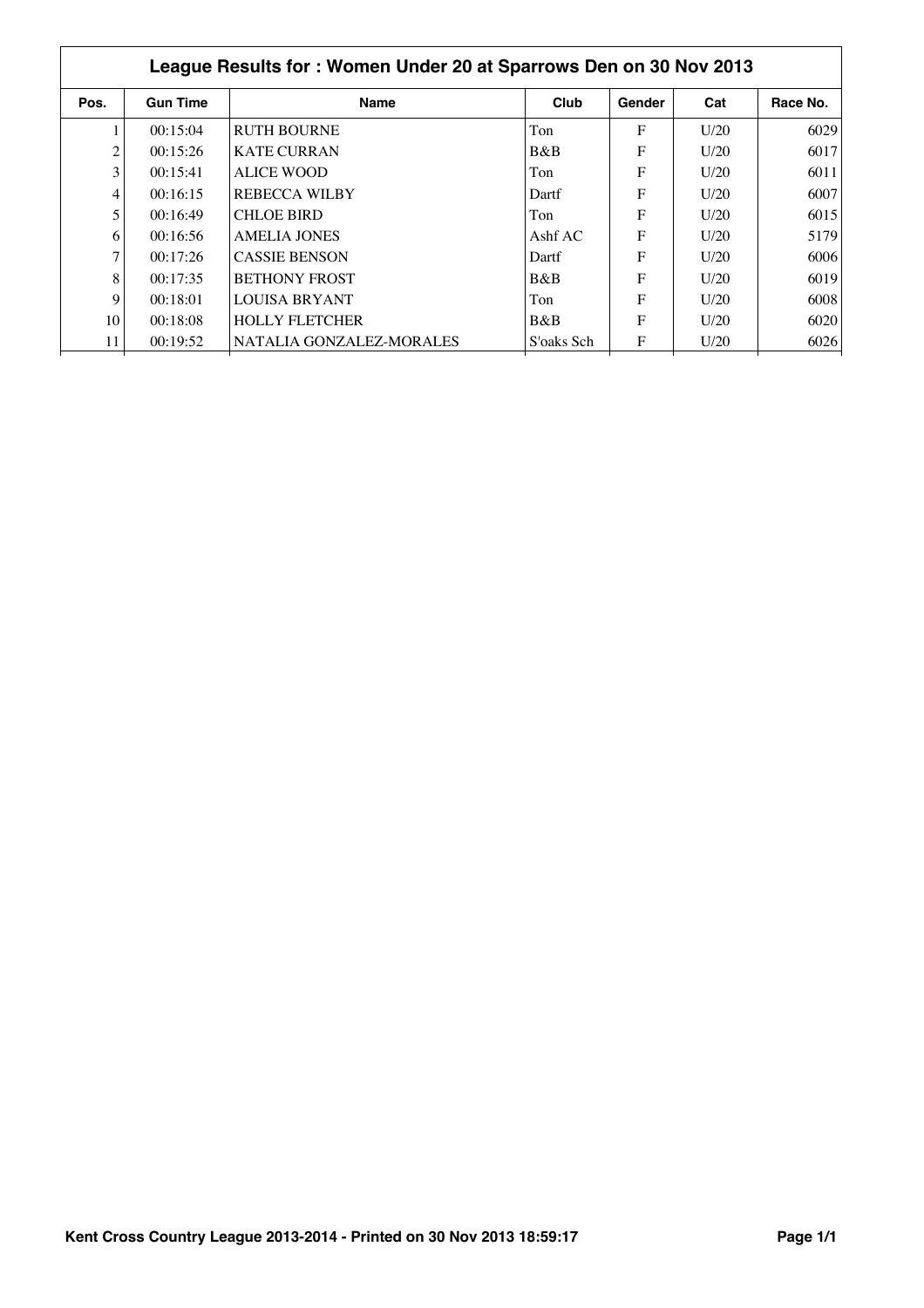| League Results for: Men Under 17 at Sparrows Den on 30 Nov 2013 |                 |                          |            |             |      |          |  |
|-----------------------------------------------------------------|-----------------|--------------------------|------------|-------------|------|----------|--|
| Pos.                                                            | <b>Gun Time</b> | <b>Name</b>              | Club       | Gender      | Cat  | Race No. |  |
| $\mathbf{1}$                                                    | 00:16:02        | <b>WILL FULLER</b>       | B&B        | $\mathbf M$ | U/17 | 2055     |  |
| $\overline{c}$                                                  | 00:16:10        | <b>CHRISTOPHER COHEN</b> | Ton        | $\mathbf M$ | U/17 | 2012     |  |
| 3                                                               | 00:16:15        | <b>RICHARD WEBB</b>      | B&B        | $\mathbf M$ | U/17 | 2057     |  |
| $\overline{\mathcal{L}}$                                        | 00:16:25        | MILES WEATHERSEED        | Ton        | $\mathbf M$ | U/17 | 2017     |  |
| 5                                                               | 00:16:37        | <b>JACK GOSS</b>         | Inv EK     | $\mathbf M$ | U/17 | 2025     |  |
| 6                                                               | 00:16:41        | <b>JOSEPH O'HARA</b>     | Bexley     | $\mathbf M$ | U/17 | 2003     |  |
| $\tau$                                                          | 00:16:43        | <b>STUART BROWN</b>      | Ton        | $\mathbf M$ | U/17 | 2010     |  |
| $\,8\,$                                                         | 00:16:52        | <b>DECLAN BURTON</b>     | Ashf AC    | $\mathbf M$ | U/17 | 2075     |  |
| 9                                                               | 00:16:56        | <b>DYLAN RIGBY</b>       | Inv EK     | $\mathbf M$ | U/17 | 2026     |  |
| 10                                                              | 00:17:10        | <b>TIM FAES</b>          | Ton        | M           | U/17 | 2014     |  |
| 11                                                              | 00:17:12        | <b>ROBERT BOYLIN</b>     | S'oaks Sch | $\mathbf M$ | U/17 | 2064     |  |
| 12                                                              | 00:17:14        | <b>JAMES PITCHER</b>     | Inv EK     | $\mathbf M$ | U/17 | 2022     |  |
| 13                                                              | 00:17:20        | WILLIAM WHITMORE         | Ton        | $\mathbf M$ | U/17 | 2018     |  |
| 14                                                              | 00:17:21        | <b>JOE CRAWFORD</b>      | Bexley     | $\mathbf M$ | U/17 | 2004     |  |
| 15                                                              | 00:17:45        | <b>BEN MATTHEWS</b>      | Bexley     | $\mathbf M$ | U/17 | 2005     |  |
| 16                                                              | 00:17:47        | THOMAS DESBOROUGH        | B&B        | $\mathbf M$ | U/17 | 2053     |  |
| 17                                                              | 00:17:49        | <b>BAILEY STICKINGS</b>  | B&B        | $\mathbf M$ | U/17 | 2049     |  |
| 18                                                              | 00:17:53        | <b>LEWIS CAILES</b>      | Dartf      | $\mathbf M$ | U/17 | 2031     |  |
| 19                                                              | 00:18:03        | <b>BEN MURPHY</b>        | Ton        | $\mathbf M$ | U/17 | 2046     |  |
| 20                                                              | 00:18:06        | <b>MATTHEW PROCTOR</b>   | S'oaks Sch | $\mathbf M$ | U/17 | 2067     |  |
| 21                                                              | 00:18:09        | LUC LEGON                | Bexley     | $\mathbf M$ | U/17 | 2002     |  |
| 22                                                              | 00:18:14        | <b>ANDRE STONE</b>       | Bexley     | $\mathbf M$ | U/17 | 2006     |  |
| 23                                                              | 00:18:15        | <b>CAMERON PAYAS</b>     | M&M        | $\mathbf M$ | U/17 | 2048     |  |
| 24                                                              | 00:18:33        | <b>JAMIE ATKINS</b>      | Dartf      | $\mathbf M$ | U/17 | 2032     |  |
| 25                                                              | 00:18:34        | <b>JAMIE CARLEY</b>      | Inv EK     | $\mathbf M$ | U/17 | 2077     |  |
| 26                                                              | 00:18:42        | PETER MILLS              | Ton        | $\mathbf M$ | U/17 | 2063     |  |
| 27                                                              | 00:18:47        | <b>CONNOR BURFORD</b>    | Dartf      | $\mathbf M$ | U/17 | 2028     |  |
| 28                                                              | 00:18:54        | <b>EUAN WILLIAMS</b>     | S'oaks Sch | $\mathbf M$ | U/17 | 2066     |  |
| 29                                                              | 00:19:09        | <b>ALISTAIR HERD</b>     | S'oaks Sch | $\mathbf M$ | U/17 | 2065     |  |
| $30\,$                                                          | 00:19:16        | <b>SAM AVIS</b>          | Ton        | M           | U/17 | 2009     |  |
| 31                                                              | 00:19:36        | <b>BOBBY HARROP</b>      | Inv EK     | M           | U/17 | 2027     |  |
| 32                                                              | 00:19:53        | FREDDIE VON KAUFMANN     | Ton        | $\mathbf M$ | U/17 | 2045     |  |
| 33                                                              | 00:20:14        | <b>JOSHUA BEER</b>       | M&M        | $\mathbf M$ | U/17 | 2078     |  |
| 34                                                              | 00:20:46        | <b>JAMES SIELOFF</b>     | New'ton    | $\mathbf M$ | U/17 | 2041     |  |
| 35                                                              | 00:21:47        | <b>ALEX TAM</b>          | S'oaks Sch | $\mathbf M$ | U/17 | 2069     |  |
| 36                                                              | 00:21:54        | <b>DANNY FINCH</b>       | Folk       | $\mathbf M$ | U/17 | 2040     |  |
| 37                                                              | 00:23:20        | SIDDHARTH RAMESH         | S'oaks Sch | $\mathbf M$ | U/17 | 2070     |  |
| 38                                                              | 00:24:17        | <b>JACK SCATCHARD</b>    | Than RR    | $\mathbf M$ | U/17 | 2008     |  |
| 39                                                              | 00:24:21        | <b>HUGO SUNNUCKS</b>     | S'oaks Sch | $\mathbf M$ | U/17 | 2072     |  |
| 40                                                              | 00:24:40        | <b>MATTHEW RICHES</b>    | S'oaks Sch | $\mathbf M$ | U/17 | 2074     |  |
| 41                                                              | 00:27:33        | <b>GARETH FUNNELL</b>    | New'ton    | $\mathbf M$ | U/17 | 2042     |  |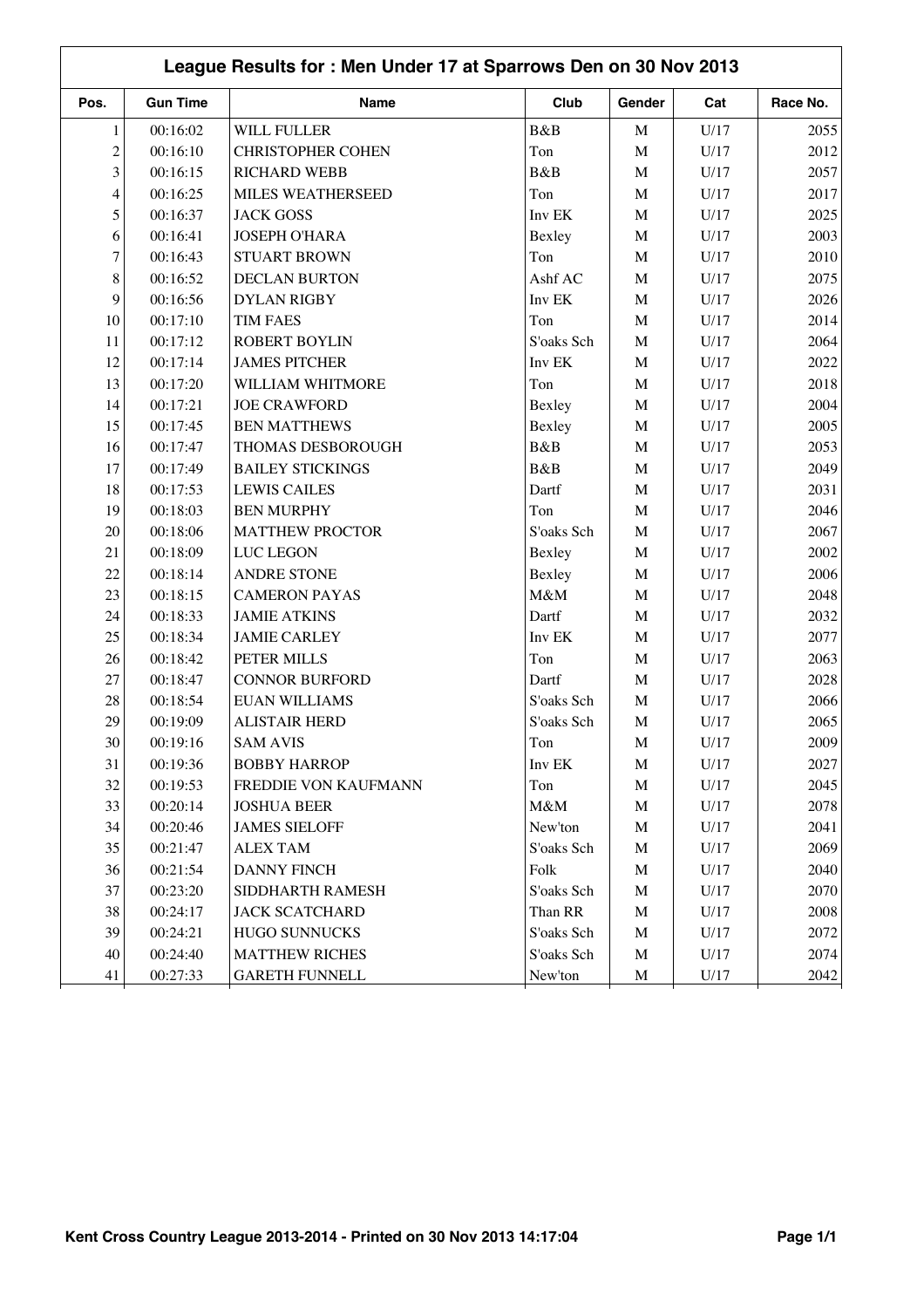| League Results for: Men Under 20 at Sparrows Den on 30 Nov 2013 |                 |                       |            |        |      |          |  |  |  |
|-----------------------------------------------------------------|-----------------|-----------------------|------------|--------|------|----------|--|--|--|
| Pos.                                                            | <b>Gun Time</b> | <b>Name</b>           | Club       | Gender | Cat  | Race No. |  |  |  |
|                                                                 | 00:16:01        | <b>JAMES WEST</b>     | Ton        | M      | U/20 | 1023     |  |  |  |
| 2                                                               | 00:16:44        | WILLIAM RUIZ          | B&B        | M      | U/20 | 303      |  |  |  |
| 3                                                               | 00:17:01        | PHILIP HULEATT        | <b>BGA</b> | M      | U/20 | 1001     |  |  |  |
| 4                                                               | 00:17:06        | <b>SEAN MOLLOY</b>    | Ton        | M      | U/20 | 1019     |  |  |  |
| 5                                                               | 00:17:08        | <b>KENT MEIER</b>     | <b>BGA</b> | M      | U/20 | 1002     |  |  |  |
| 6                                                               | 00:17:41        | <b>ALEX CAMERON</b>   | Dartf      | M      | U/20 | 2029     |  |  |  |
| 7                                                               | 00:17:50        | WILLIAM STOCKWELL     | Inv EK     | M      | U/20 | 1025     |  |  |  |
| 8                                                               | 00:18:19        | MICHAEL JARVIS        | Dartf      | M      | U/20 | 1028     |  |  |  |
| 9                                                               | 00:19:12        | <b>HEINRICH KING</b>  | <b>BGA</b> | M      | U/20 | 1051     |  |  |  |
| 10                                                              | 00:19:47        | ADAM MCKENNA          | Inv EK     | M      | U/20 | 1026     |  |  |  |
| 11                                                              | 00:20:16        | <b>MATTHEW HOLDEN</b> | S'oaks Sch | M      | U/20 | 1047     |  |  |  |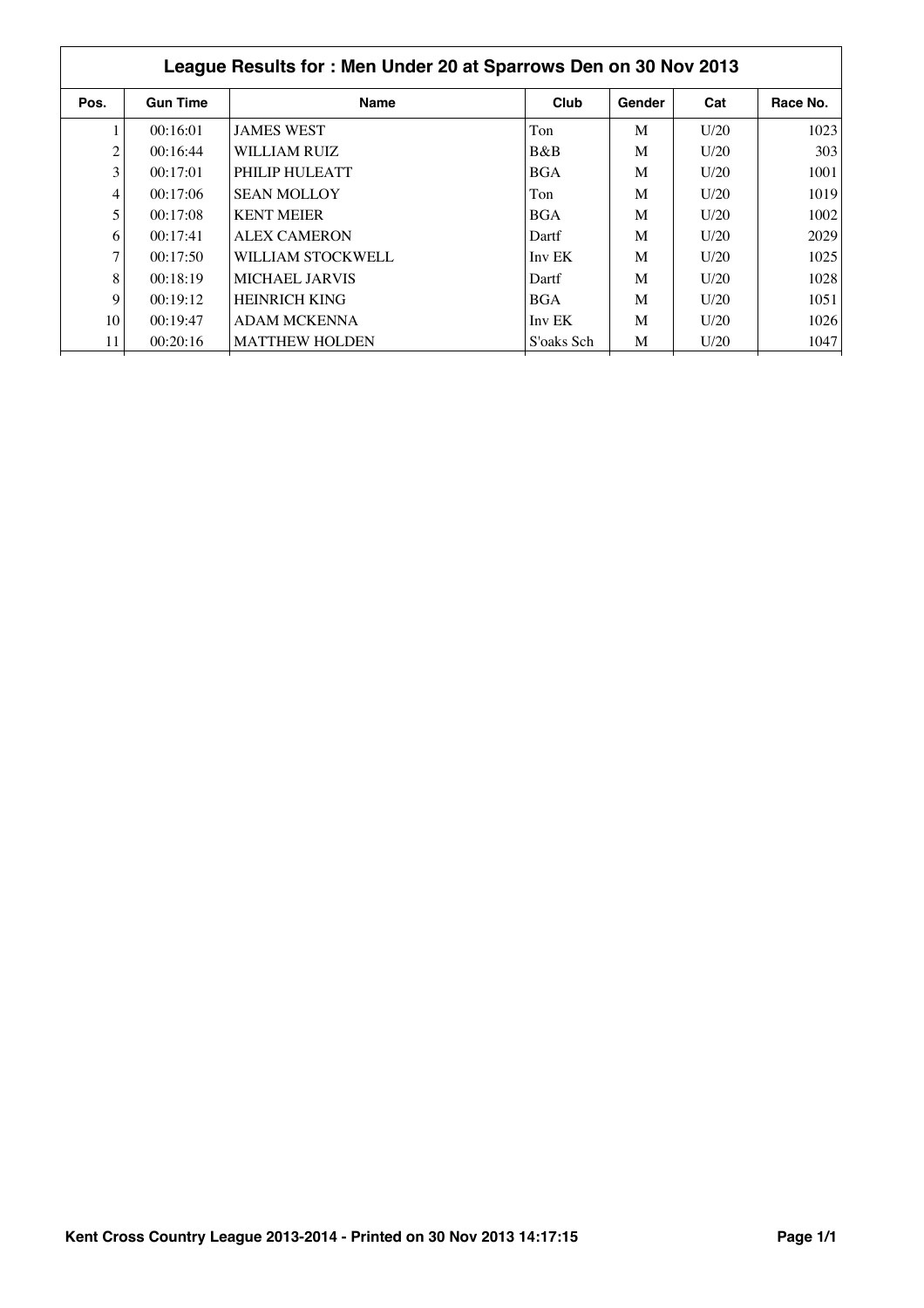| League Results for: Senior Men at Sparrows Den on 30 Nov 2013 |                      |                                     |                        |                  |                 |                |  |  |
|---------------------------------------------------------------|----------------------|-------------------------------------|------------------------|------------------|-----------------|----------------|--|--|
| Pos.                                                          | <b>Gun Time</b>      | Name                                | Club                   | Gender           | Cat             | Race No.       |  |  |
| 1                                                             | 00:30:25             | TOM COLLINS                         | M&M                    | $\mathbf M$      | Senior          | 2              |  |  |
| $\overline{c}$                                                | 00:30:27             | <b>DEAN LACY</b>                    | Camb H                 | $\mathbf M$      | Senior          | 83             |  |  |
| 3                                                             | 00:30:42             | <b>DOMINIC BROWN</b>                | Ton                    | $\mathbf M$      | U/20            | 1056           |  |  |
| $\overline{4}$                                                | 00:30:47             | <b>ADAM WRIGHT</b>                  | Camb H                 | M                | U/20            | 347            |  |  |
| 5                                                             | 00:30:59             | <b>SAM COOMBES</b>                  | Dartf                  | $\mathbf M$      | Senior          | 194            |  |  |
| 6                                                             | 00:31:01             | <b>BEN TYLER</b>                    | M&M                    | $\mathbf M$      | Senior          | 12             |  |  |
| 7                                                             | 00:31:04             | <b>COREY DE'ATH</b>                 | Ton                    | $\mathbf M$      | U/20            | 1014           |  |  |
| 8                                                             | 00:31:14             | MICHAEL COLEMAN                     | S.Kent                 | $\mathbf M$      | Senior          | 286            |  |  |
| 9                                                             | 00:31:16             | <b>JULIAN RENDALL</b>               | Ton                    | $\mathbf M$      | Senior          | 51             |  |  |
| 10                                                            | 00:31:19             | <b>DANIEL BRADLEY</b>               | Ton                    | M                | Senior          | 36             |  |  |
| 11                                                            | 00:31:36             | <b>CHRIS OLLEY</b>                  | Ton                    | M                | U/20            | 1041           |  |  |
| 12                                                            | 00:31:40             | <b>TIM CORBY</b>                    | Inv EK                 | $\mathbf M$      | Senior          | 250            |  |  |
| 13                                                            | 00:31:42             | DANNY KENDALL                       | Camb H                 | $\mathbf M$      | Senior          | 102            |  |  |
| 14                                                            | 00:31:49             | <b>ALEX GIBBINS</b>                 | B&B                    | $\mathbf M$      | Senior          | 295            |  |  |
| 15                                                            | 00:32:14             | TOM COX                             | Ton                    | M                | Senior          | 235            |  |  |
| 16                                                            | 00:32:37             | <b>MARK WILKINS</b>                 | M&M                    | $\mathbf M$      | Senior          | 4              |  |  |
| 17                                                            | 00:32:40             | <b>ROSS BRADEN</b>                  | $_{\rm UKC}$           | M                | Senior          | 264            |  |  |
| 18                                                            | 00:32:48             | <b>DANIEL BREWER</b>                | B&B                    | $\mathbf M$      | Senior          | 403            |  |  |
| 19                                                            | 00:32:53             | <b>JAMES GORDON</b>                 | Camb H                 | M                | Senior          | 86             |  |  |
| 20                                                            | 00:33:03             | <b>JAMES TAYLOR</b>                 | Ton                    | $\mathbf M$      | Senior          | 56             |  |  |
| 21                                                            | 00:33:14             | RICHARD TOMLINSON                   | M&M                    | $\mathbf M$      | V <sub>45</sub> | 19             |  |  |
| 22                                                            | 00:33:20             | <b>GARETH EVANS</b>                 | B&B                    | $\mathbf M$      | Senior          | 384            |  |  |
| 23                                                            | 00:33:28             | <b>JAMIE BRYANT</b>                 | Ton                    | $\mathbf M$      | U/20            | 1054           |  |  |
| 24                                                            | 00:33:36             | <b>ANDREJS SAFARS</b>               | M&M                    | $\mathbf M$      | Senior          | 10             |  |  |
| 25                                                            | 00:33:40             | <b>JIM ADDISON</b>                  | Beck                   | $\mathbf M$      | V40             | 210            |  |  |
| 26                                                            | 00:33:41             | <b>DANIEL PYNE</b>                  | Dartf                  | M                | Senior          | 205            |  |  |
| 27                                                            | 00:34:07             | <b>ANDREW FLETCHER</b>              | Folk                   | $\mathbf M$      | Senior          | 134            |  |  |
| 28                                                            | 00:34:12             | <b>CHRIS BIDDLE</b>                 | Dartf                  | $\mathbf M$      | Senior          | 202            |  |  |
| 29                                                            | 00:34:17             | <b>JAMES RIDGER</b>                 | Padd W                 | $\mathbf M$      | Senior          | 368            |  |  |
| 30                                                            |                      |                                     |                        |                  |                 |                |  |  |
|                                                               | 00:34:19<br>00:34:21 | NICHOLAS ARMSTRONG                  | Bexley                 | M                | U/20            | 1011           |  |  |
| 31<br>32                                                      |                      | <b>ANDY HOWEY</b><br>STEPHEN HODGES | Tun W<br>Camb H        | M<br>$\mathbf M$ | V50             | 163<br>93      |  |  |
| 33                                                            | 00:34:22<br>00:34:27 | <b>CHRIS WOLTON</b>                 |                        | $\mathbf M$      | Senior          | 371            |  |  |
| 34                                                            |                      |                                     | Tun W                  |                  | Senior          |                |  |  |
|                                                               | 00:34:31             | <b>JOSEPH MCKEVITT</b>              | Camb H                 | $\mathbf M$      | Senior          | 96             |  |  |
| 35<br>36                                                      | 00:34:33             | <b>TERRY REEVES</b>                 | Dartf RR               | $\mathbf M$      | Senior          | 247<br>197     |  |  |
| 37                                                            | 00:34:35             | <b>CRAIG SHARP</b>                  | Dartf                  | $\mathbf M$      | Senior<br>V40   |                |  |  |
|                                                               | 00:34:39             | STEPHEN THROSSELL                   | Larkf                  | M                |                 | 320            |  |  |
| 38                                                            | 00:34:42             | DANIEL BENTLEY-GOULDSTONE           | Beck                   | $\mathbf M$      | Senior          | 213            |  |  |
| 39                                                            | 00:34:44             | DANIEL JACKSON                      | <b>UKC</b>             | $\mathbf M$      | Senior          | 259            |  |  |
| 40                                                            | 00:34:46             | <b>BARRY ROYDEN</b>                 | M&M                    | $\mathbf M$      | V <sub>45</sub> | $\overline{9}$ |  |  |
| 41                                                            | 00:34:51             | STEVEN GROOM                        | Camb H                 | M                | Senior          | 104            |  |  |
| 42                                                            | 00:34:59             | <b>ADAM STYLES</b>                  | Ton                    | $\mathbf M$      | V40             | 55             |  |  |
| 43                                                            | 00:35:03             | <b>STUART SHIELDS</b>               | $\operatorname{Tun}$ W | $\mathbf M$      | V40             | 179            |  |  |
| 44                                                            | 00:35:10             | <b>ANDREW WALPOLE</b>               | Dartf RR               | $\mathbf M$      | Senior          | 401            |  |  |
| 45                                                            | 00:35:18             | NICK VARLEY                         | Dartf                  | M                | V40             | 200            |  |  |
| 46                                                            | 00:35:21             | RICHARD NEWSONE                     | S.Kent                 | $\mathbf M$      | Senior          | 386            |  |  |
| 47                                                            | 00:35:27             | <b>JOHN BRASIER</b>                 | S.Kent                 | $\mathbf M$      | Senior          | 288            |  |  |
| 48                                                            | 00:35:31             | <b>MARK PENNY</b>                   | Camb H                 | $\mathbf M$      | Senior          | 95             |  |  |
| 49                                                            | 00:35:34             | <b>JON VINTER</b>                   | B&B                    | $\mathbf M$      | Senior          | 299            |  |  |
| 50                                                            | 00:35:35             | <b>MALCOLM DAVIES</b>               | G'wich T               | $\mathbf M$      | Senior          | 119            |  |  |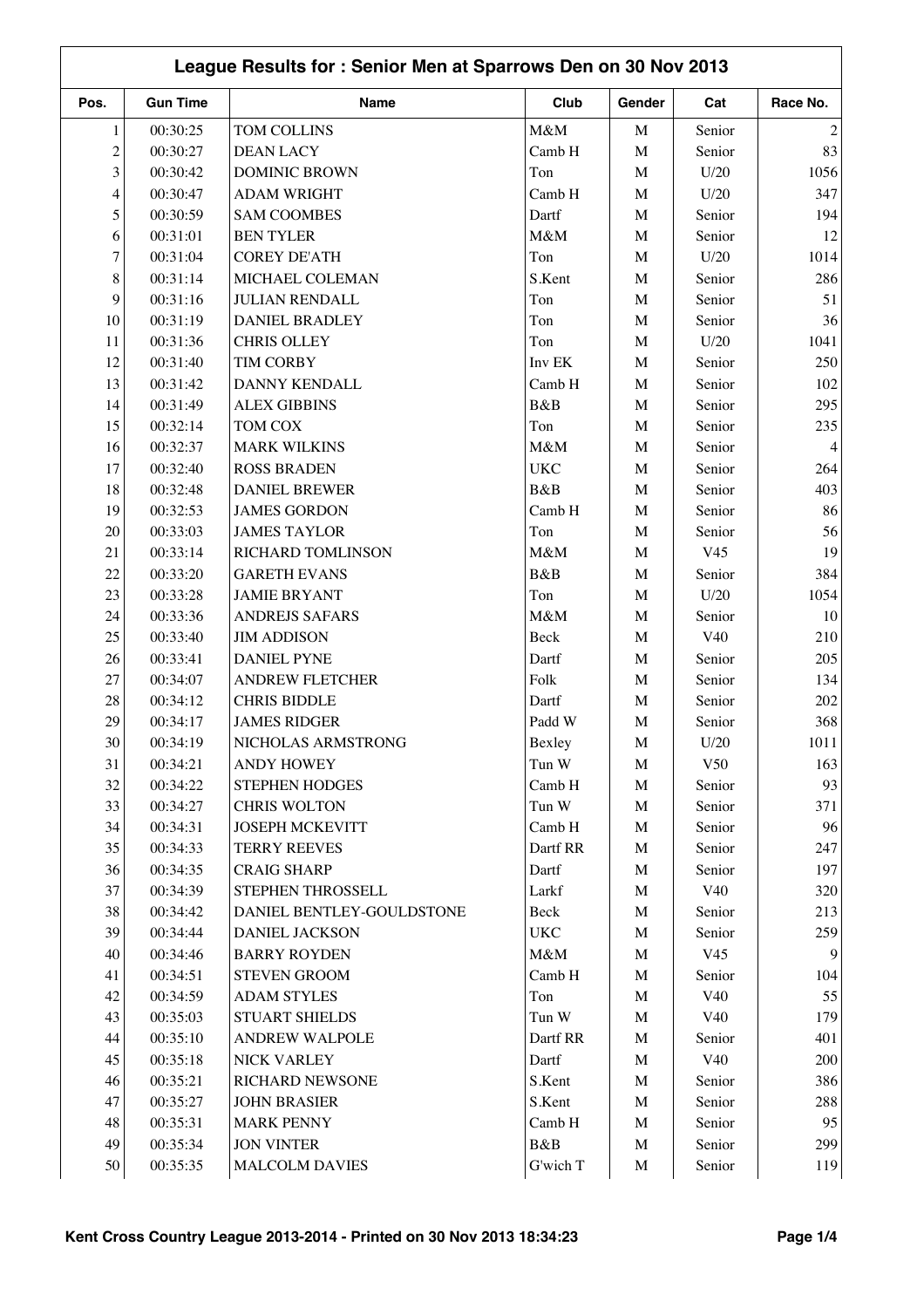|      | League Results for: Senior Men at Sparrows Den on 30 Nov 2013 |                          |            |             |                 |                |  |  |  |
|------|---------------------------------------------------------------|--------------------------|------------|-------------|-----------------|----------------|--|--|--|
| Pos. | <b>Gun Time</b>                                               | Name                     | Club       | Gender      | Cat             | Race No.       |  |  |  |
| 51   | 00:35:37                                                      | <b>KEVIN WILLIAMS</b>    | Ashf AC    | $\mathbf M$ | V50             | 307            |  |  |  |
| 52   | 00:35:41                                                      | <b>STEVE FURY</b>        | M&M        | $\mathbf M$ | V <sub>45</sub> | 131            |  |  |  |
| 53   | 00:35:47                                                      | <b>CHRISTIAN POULTON</b> | Camb H     | $\mathbf M$ | V <sub>45</sub> | 94             |  |  |  |
| 54   | 00:35:51                                                      | <b>JON ARMSTRONG</b>     | Bexley     | $\mathbf M$ | V <sub>45</sub> | $27\,$         |  |  |  |
| 55   | 00:35:53                                                      | <b>KEVIN NEWMAN</b>      | Folk       | $\mathbf M$ | Senior          | 132            |  |  |  |
| 56   | 00:35:58                                                      | <b>MARK LAING</b>        | Med Tri    | $\mathbf M$ | V40             | 278            |  |  |  |
| 57   | 00:36:03                                                      | <b>CHARLES WINCH</b>     | Bexley     | $\mathbf M$ | U/20            | 1009           |  |  |  |
| 58   | 00:36:15                                                      | <b>MARTIN TAYLOR</b>     | Padd W     | $\mathbf M$ | V40             | 372            |  |  |  |
| 59   | 00:36:31                                                      | TOM MOSELEY              | Beck       | $\mathbf M$ | Senior          | 226            |  |  |  |
| 60   | 00:36:37                                                      | STUART WATERMAN          | Dartf      | $\mathbf M$ | Senior          | 192            |  |  |  |
| 61   | 00:36:39                                                      | <b>DES ADKINSON</b>      | Dartf      | $\mathbf M$ | V <sub>45</sub> | 203            |  |  |  |
| 62   | 00:36:44                                                      | <b>ALEX PATTON</b>       | S'oaks Sch | $\mathbf M$ | Senior          | 270            |  |  |  |
| 63   | 00:36:52                                                      | <b>DAVID LEE</b>         | S'oaks AC  | $\mathbf M$ | Senior          | 146            |  |  |  |
| 64   | 00:36:54                                                      | TONY DUREY               | Dartf      | $\mathbf M$ | V <sub>50</sub> | 189            |  |  |  |
| 65   | 00:36:56                                                      | <b>CHRIS DESMOND</b>     | S'oaks AC  | $\mathbf M$ | V <sub>50</sub> | 147            |  |  |  |
| 66   | 00:37:04                                                      | <b>NICK LITTLE</b>       | Inv EK     | $\mathbf M$ | Senior          | 249            |  |  |  |
| 67   | 00:37:06                                                      | <b>SIMON HARRIS</b>      | Beck       | $\mathbf M$ | V40             | 220            |  |  |  |
| 68   | 00:37:08                                                      | PAUL SPARKS              | M&M        | $\mathbf M$ | V <sub>45</sub> | 122            |  |  |  |
| 69   | 00:37:11                                                      | <b>STEVE SMYTHE</b>      | Camb H     | $\mathbf M$ | V <sub>55</sub> | 385            |  |  |  |
| 70   | 00:37:12                                                      | <b>CHRIS EGGLETON</b>    | G'wich T   | $\mathbf M$ | Senior          | 107            |  |  |  |
| 71   | 00:37:12                                                      | <b>MATT HARVEY</b>       | Ton        | $\mathbf M$ | Senior          | 42             |  |  |  |
| 72   | 00:37:14                                                      | <b>ANDREW DAY</b>        | Padd W     | $\mathbf M$ | V <sub>40</sub> | 369            |  |  |  |
| 73   | 00:37:16                                                      | <b>DAVE HALL</b>         | Dartf RR   | $\mathbf M$ | V <sub>45</sub> | 242            |  |  |  |
| 74   | 00:37:17                                                      | MATTHEW CLEMENTS         | Tun W      | $\mathbf M$ | V40             | 156            |  |  |  |
| 75   | 00:37:22                                                      | <b>DAVID RATCLIFFE</b>   | M&M        | $\mathbf M$ | Senior          | $\mathfrak{Z}$ |  |  |  |
| 76   | 00:37:29                                                      | ADAM FEATHERSTONE        | Med Tri    | $\mathbf M$ | V40             | 280            |  |  |  |
| 77   | 00:37:32                                                      | <b>JUSTIN LANE</b>       | M&M        | $\mathbf M$ | Senior          | 125            |  |  |  |
| 78   | 00:37:35                                                      | TOM RALPH                | G'wich T   | $\mathbf M$ | Senior          | 121            |  |  |  |
| 79   | 00:37:37                                                      | <b>GORDON FORREST</b>    | Med Tri    | $\mathbf M$ | Senior          | 282            |  |  |  |
| 80   | 00:37:37                                                      | ROBERT WHITTAKER         | Inv EK     | M           | V50             | 253            |  |  |  |
| 81   | 00:37:37                                                      | TOM COCHRANE             | Beck       | M           | Senior          | 399            |  |  |  |
| 82   | 00:37:41                                                      | <b>HUNTLEY ROBERTS</b>   | Dartf      | $\mathbf M$ | Senior          | 388            |  |  |  |
| 83   | 00:37:44                                                      | <b>EDWARD STEELE</b>     | Tun W      | $\mathbf M$ | Senior          | 334            |  |  |  |
| 84   | 00:37:45                                                      | <b>ELLIOT BRIERY</b>     | S'oaks Sch | $\mathbf M$ | U/20            | 1046           |  |  |  |
| 85   | 00:37:47                                                      | <b>REUBEN BURFORD</b>    | Dartf      | $\mathbf M$ | V40             | 196            |  |  |  |
| 86   | 00:38:07                                                      | <b>ADAM TANNER</b>       | G'wich T   | $\mathbf M$ | Senior          | 111            |  |  |  |
| 87   | 00:38:23                                                      | <b>JACK O'SULLIVAN</b>   | Dartf RR   | $\mathbf M$ | V <sub>45</sub> | 397            |  |  |  |
| 88   | 00:38:27                                                      | <b>ROBERT FURSEY</b>     | M&M        | $\mathbf M$ | V50             | 15             |  |  |  |
| 89   | 00:38:31                                                      | <b>TONY PIPER</b>        | Dartf RR   | $\mathbf M$ | V <sub>45</sub> | 364            |  |  |  |
| 90   | 00:38:35                                                      | <b>GARETH WILLIAMS</b>   | M&M        | $\mathbf M$ | V <sub>45</sub> | 23             |  |  |  |
| 91   | 00:38:36                                                      | <b>STEVE JARVIS</b>      | Dartf RR   |             | V40             | 243            |  |  |  |
|      |                                                               |                          |            | $\mathbf M$ |                 |                |  |  |  |
| 92   | 00:38:37                                                      | <b>ANDREW ARCHER</b>     | I&I        | $\mathbf M$ | V40             | 60             |  |  |  |
| 93   | 00:38:39                                                      | <b>BEN MURRELLS</b>      | Tun W      | $\mathbf M$ | Senior          | 171            |  |  |  |
| 94   | 00:38:40                                                      | <b>SIMON NEVILLE</b>     | G'wich T   | $\mathbf M$ | V <sub>50</sub> | 110            |  |  |  |
| 95   | 00:38:41                                                      | <b>GARY HUGHES</b>       | M&M        | $\mathbf M$ | Senior          | 123            |  |  |  |
| 96   | 00:38:53                                                      | <b>GEORGE BRODIE</b>     | <b>UKC</b> | $\mathbf M$ | U/20            | 1052           |  |  |  |
| 97   | 00:38:53                                                      | ANDREW SHERWOOD          | Beck       | $\mathbf M$ | Senior          | 229            |  |  |  |
| 98   | 00:38:57                                                      | PAUL MASON               | Med Tri    | $\mathbf M$ | V40             | 284            |  |  |  |
| 99   | 00:39:03                                                      | DAVE FARREL              | Dartf RR   | $\mathbf M$ | V <sub>55</sub> | 245            |  |  |  |
| 100  | 00:39:04                                                      | <b>STEVEN PAIRMAN</b>    | B&B        | $\mathbf M$ | V50             | 394            |  |  |  |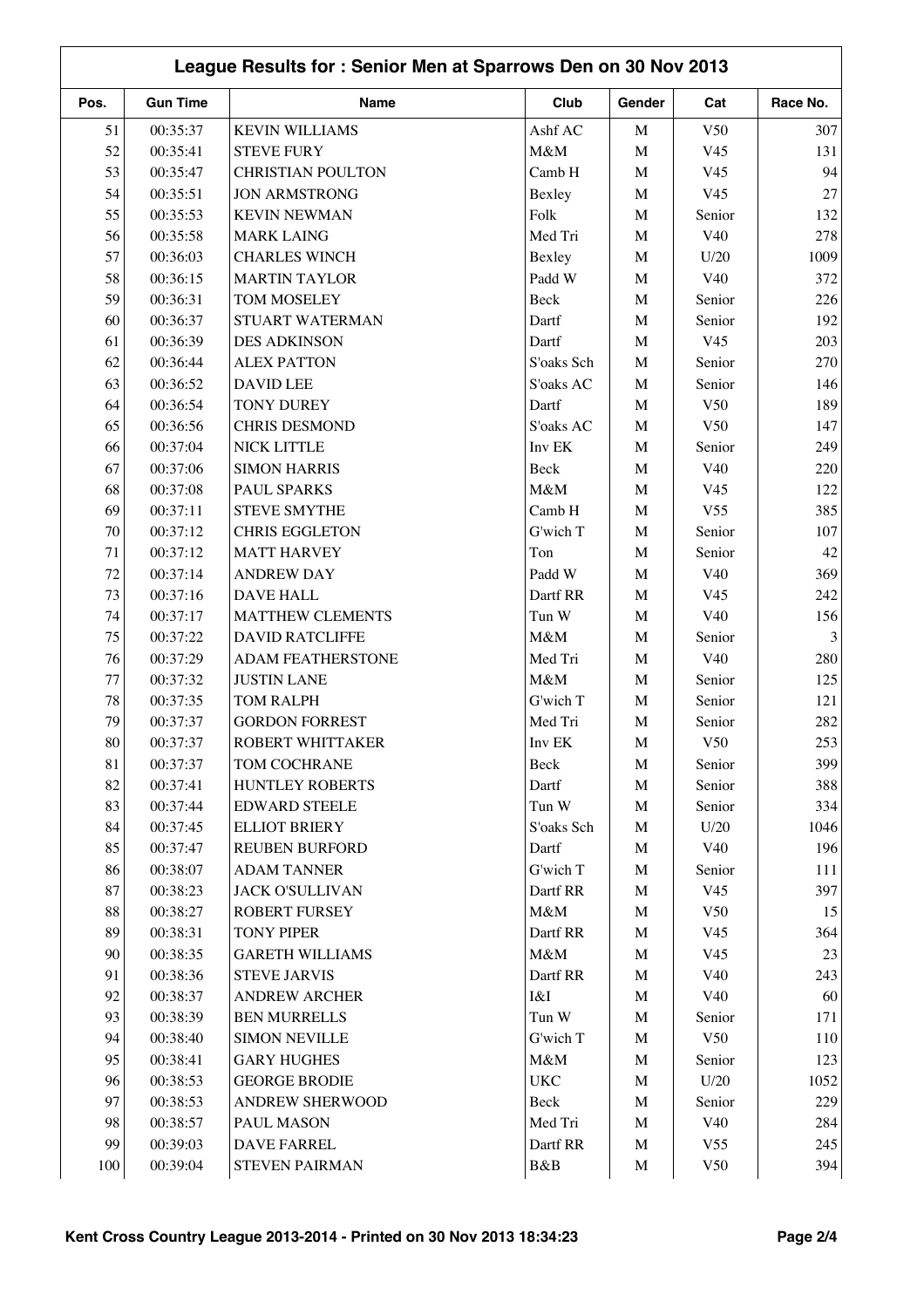|      | League Results for: Senior Men at Sparrows Den on 30 Nov 2013 |                         |            |             |                 |          |  |  |  |
|------|---------------------------------------------------------------|-------------------------|------------|-------------|-----------------|----------|--|--|--|
| Pos. | <b>Gun Time</b>                                               | <b>Name</b>             | Club       | Gender      | Cat             | Race No. |  |  |  |
| 101  | 00:39:07                                                      | <b>KEITH BROWN</b>      | S'oaks AC  | M           | V40             | 148      |  |  |  |
| 102  | 00:39:14                                                      | <b>ANDREW EAMES</b>     | Beck       | $\mathbf M$ | Senior          | 217      |  |  |  |
| 103  | 00:39:20                                                      | DARYL PALFREY           | Tun W      | $\mathbf M$ | V <sub>45</sub> | 173      |  |  |  |
| 104  | 00:39:30                                                      | <b>DANNY WINSON</b>     | Tun W      | $\mathbf M$ | V40             | 391      |  |  |  |
| 105  | 00:39:31                                                      | WILLIAM SMITH           | S.Kent     | $\mathbf M$ | Senior          | 287      |  |  |  |
| 106  | 00:39:32                                                      | <b>RICH HALL</b>        | B&B        | $\mathbf M$ | Senior          | 296      |  |  |  |
| 107  | 00:39:34                                                      | <b>ALUN RODGERS</b>     | M&M        | $\mathbf M$ | V <sub>45</sub> | 16       |  |  |  |
| 108  | 00:39:34                                                      | STEVEN JACKSON          | <b>UKC</b> | $\mathbf M$ | Senior          | 261      |  |  |  |
| 109  | 00:39:34                                                      | <b>MARK WATLING</b>     | B&B        | $\mathbf M$ | V <sub>55</sub> | 392      |  |  |  |
| 110  | 00:39:38                                                      | <b>MAARTEN FADDEGON</b> | <b>UKC</b> | $\mathbf M$ | Senior          | 262      |  |  |  |
| 111  | 00:39:42                                                      | <b>ANDREW SCOONES</b>   | Swale      | M           | Senior          | 233      |  |  |  |
| 112  | 00:39:43                                                      | <b>STEVE REEVES</b>     | Larkf      | $\mathbf M$ | V40             | 325      |  |  |  |
| 113  | 00:39:46                                                      | <b>ANDREW LAWES</b>     | B&B        | $\mathbf M$ | V <sub>55</sub> | 300      |  |  |  |
| 114  | 00:39:48                                                      | <b>CLEM DIXON</b>       | Camb H     | $\mathbf M$ | V50             | 81       |  |  |  |
| 115  | 00:39:49                                                      | <b>SIMON CARTER</b>     | Beck       | M           | Senior          | 215      |  |  |  |
| 116  | 00:39:52                                                      | IAN MONTGOMERY          | B&B        | $\mathbf M$ | V <sub>45</sub> | 390      |  |  |  |
| 117  | 00:39:59                                                      | <b>ANDREW NOBLE</b>     | Folk       | $\mathbf M$ | V <sub>45</sub> | 137      |  |  |  |
| 118  | 00:40:09                                                      | <b>DEREK GEORGE</b>     | I&I        | $\mathbf M$ | V40             | 70       |  |  |  |
| 119  | 00:40:09                                                      | <b>ANDY JOAD</b>        | Tun W      | M           | V <sub>45</sub> | 164      |  |  |  |
| 120  | 00:40:18                                                      | <b>MARTIN HAWKINS</b>   | Camb H     | $\mathbf M$ | V50             | 88       |  |  |  |
| 121  | 00:40:20                                                      | <b>JON FISH</b>         | Bexley     | $\mathbf M$ | Senior          | 330      |  |  |  |
| 122  | 00:40:26                                                      | <b>ALAN NEWMAN</b>      | Padd W     | $\mathbf M$ | V60             | 383      |  |  |  |
| 123  | 00:40:32                                                      | MICHAEL REEVES          | Bexley     | $\mathbf M$ | V <sub>45</sub> | 343      |  |  |  |
| 124  | 00:40:51                                                      | <b>EDWARD SIMPSON</b>   | G'wich T   | $\mathbf M$ | V <sub>45</sub> | 112      |  |  |  |
| 125  | 00:41:03                                                      | <b>BEN CALASCIONE</b>   | Beck       | $\mathbf M$ | V40             | 214      |  |  |  |
| 126  | 00:41:05                                                      | <b>CARL GARDNER</b>     | Dartf      | M           | Senior          | 342      |  |  |  |
| 127  | 00:41:06                                                      | <b>GRAHAM COATES</b>    | B&B        | $\mathbf M$ | V <sub>60</sub> | 398      |  |  |  |
| 128  | 00:41:08                                                      | <b>STEVE BARNFIELD</b>  | Tun W      | $\mathbf M$ | V60             | 370      |  |  |  |
| 129  | 00:41:16                                                      | ROBERT VON KAUFMANN     | Ton        | $\mathbf M$ | V40             | 382      |  |  |  |
| 130  | 00:41:18                                                      | <b>CASPER MORRIS</b>    | Tun W      | M           | V40             | 170      |  |  |  |
| 131  | 00:41:21                                                      | <b>GEOFF TURNER</b>     | Tun W      | M           | V50             | 182      |  |  |  |
| 132  | 00:41:24                                                      | <b>CHARLES WHITMORE</b> | Ton        | M           | V50             | 57       |  |  |  |
| 133  | 00:41:28                                                      | <b>CAIN BRADLEY</b>     | Ton        | $\mathbf M$ | V50             | 35       |  |  |  |
| 134  | 00:41:55                                                      | TOM WITKOWICZ           | M&M        | $\mathbf M$ | Senior          | 14       |  |  |  |
| 135  | 00:42:01                                                      | STEPHEN WINFIELD        | Beck       | $\mathbf M$ | V50             | 232      |  |  |  |
| 136  | 00:42:12                                                      | <b>MARC O'SHEA</b>      | G'wich T   | $\mathbf M$ | Senior          | 240      |  |  |  |
| 137  | 00:42:18                                                      | <b>NEIL SMITH</b>       | G'wich T   | $\mathbf M$ | Senior          | 108      |  |  |  |
| 138  | 00:42:24                                                      | MICHAEL GALLYER-BARNETT | Inv EK     | M           | V <sub>45</sub> | 254      |  |  |  |
| 139  | 00:42:37                                                      | <b>DARREN CREW</b>      | Folk       | $\mathbf M$ | V40             | 362      |  |  |  |
| 140  | 00:42:41                                                      | ALLAN WOODHOUSE         | G'wich T   | $\mathbf M$ | Senior          | 351      |  |  |  |
| 141  | 00:42:44                                                      | <b>DAVID SINGER</b>     | G'wich T   | $\mathbf M$ | Senior          | 116      |  |  |  |
| 142  | 00:42:46                                                      | <b>ED OSBORNE</b>       | Beck       | M           | Senior          | 228      |  |  |  |
| 143  | 00:42:46                                                      | <b>MARTIN NICHOLLS</b>  | Dartf RR   | $\mathbf M$ | V50             | 395      |  |  |  |
| 144  | 00:42:49                                                      | PHILIP DEMAY            | S'oaks Sch | $\mathbf M$ | V <sub>45</sub> | 387      |  |  |  |
| 145  | 00:42:54                                                      | <b>GARY WRIGHT</b>      | Bexley     | $\mathbf M$ | V40             | 360      |  |  |  |
| 146  | 00:42:58                                                      | <b>JOE PARSONS</b>      | S'oaks AC  | $\mathbf M$ | Senior          | 380      |  |  |  |
| 147  | 00:43:03                                                      | <b>BRIAN BUCKWELL</b>   | Ton        | M           | V60             | 38       |  |  |  |
| 148  | 00:43:10                                                      | PAUL FLETCHER           | Beck       | $\mathbf M$ | V40             | 219      |  |  |  |
| 149  | 00:43:18                                                      | MICHAEL RUSSELL         | Tun W      | M           | V <sub>45</sub> | 176      |  |  |  |
| 150  | 00:43:28                                                      | <b>DUNCAN RALPH</b>     | Ton        | $\mathbf M$ | V <sub>45</sub> | 50       |  |  |  |
|      |                                                               |                         |            |             |                 |          |  |  |  |